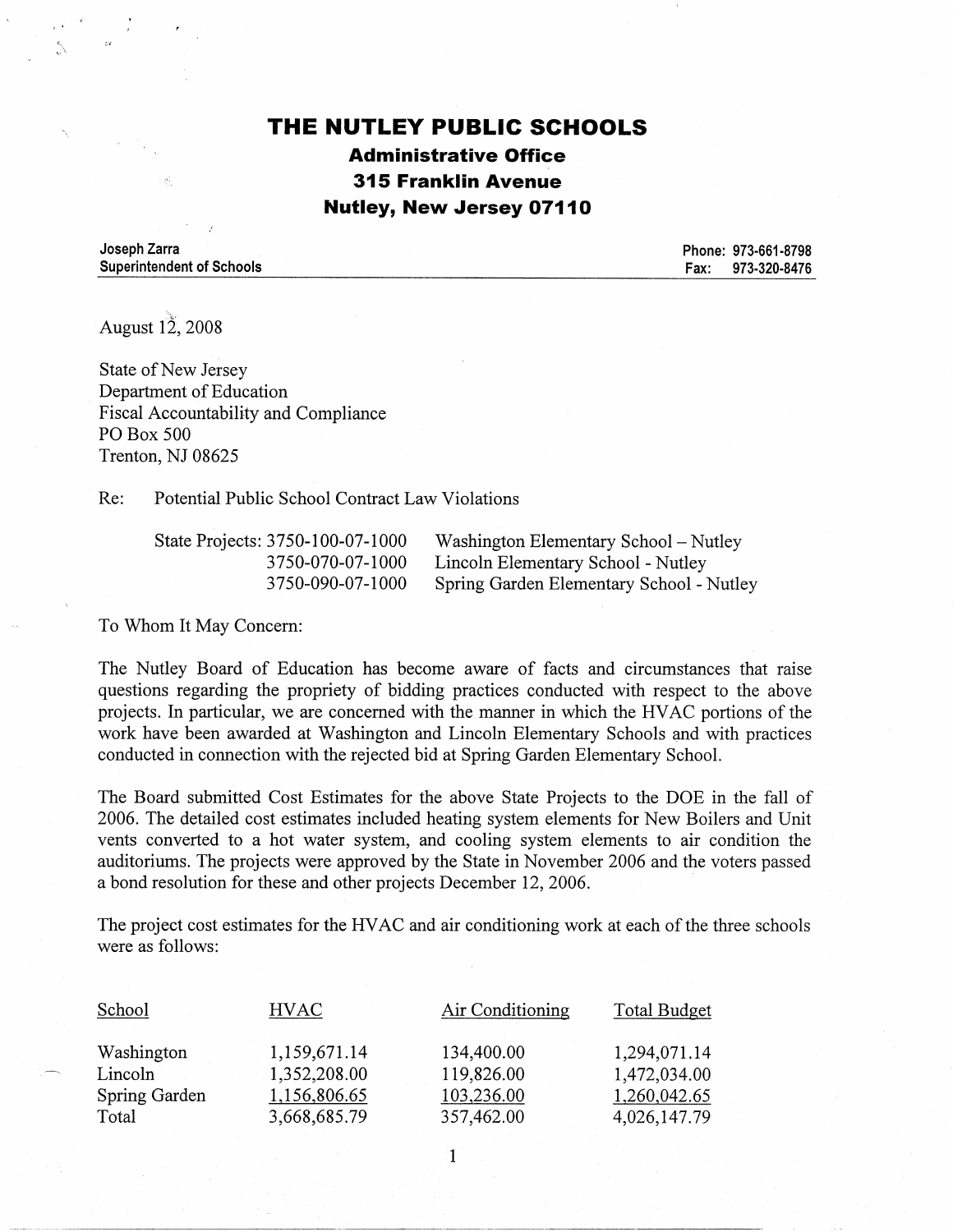Sometime after the bond resolution was adopted the design approach for the district's new HV AC systems changed from independent hot water heating and air conditioning systems to a geothermal heat pump system that would heat the entire building and air condition the auditorium with the potential to alternatively air condition the classrooms.

#### **New cost estimates were not developed or adopted for comparison of reasonable**   $\blacksquare$ **costs to the bids submitted for the redesigned systems.**

In January 2008 initial bids were received for the combined HVAC and Air Conditioning projects as follows:

| Contractor                       | <b>Washington School</b> | Lincoln School    |
|----------------------------------|--------------------------|-------------------|
|                                  | Bid Date: 1/18/08        | Bid Date: 1/25/08 |
|                                  |                          |                   |
| <b>Bill Leary HVAC</b>           | 2,390,000.00             | 2,790,000.00      |
| GDS Mechanical Inc.              | 2,394,000.00             |                   |
| H&S Const & Mechanical Inc.      | 2,600,000.00             | 2,850,000.00      |
| Nicosta & Sons Construction      | 2,764,223.00             | 3,154,000.00      |
| T,M. Brennen Contractors, Inc.   | 2,764.223.00             | 2,997,000.00      |
| <b>Bender Contracting</b>        | 3,124,100.00             |                   |
| Jacobs Construction              | 3,240,000.00             |                   |
| Ex Air Inc.                      | 3,450,000.00             |                   |
| Low Bid                          | 2,390,000.00             | 2,790,000.00      |
| Referendum Cost Est. $(HVAC+AC)$ | 1,294,071.14             | 1,472,034.00      |
| Amount Over Cost Estimate        | 1,095,928.86             | 1,317,966.00      |

The bids were rejected at the Board Meeting of January 28, 2008 as substantially exceeding the cost estimates for goods and services.

The projects were submitted for rebid February 15, 2008. The contract documents were revised for the rebid to include a base bid and alternates for extracted portions of the work. The alternates were as follows:

| .lternate.                                                                                                       | Washington  | Lincoln     |
|------------------------------------------------------------------------------------------------------------------|-------------|-------------|
|                                                                                                                  |             |             |
| Add UV lights and DDC control system serving all classroom fan coil   Alternate 1<br>units.                      |             | Alternate 1 |
| Install 15 additional geothermal wells. Base bid shall include 15 wells   Alternate 2<br>only.                   |             | Alternate 2 |
| Construct mechanical room in lieu of weatherproof enclosure specified<br>in the base bid.                        | Alternate 3 |             |
| Demolition and patching of steam piping in areas indicated. Base bid is<br>to abandon all steam piping in place. | Alternate 4 | Alternate 3 |

2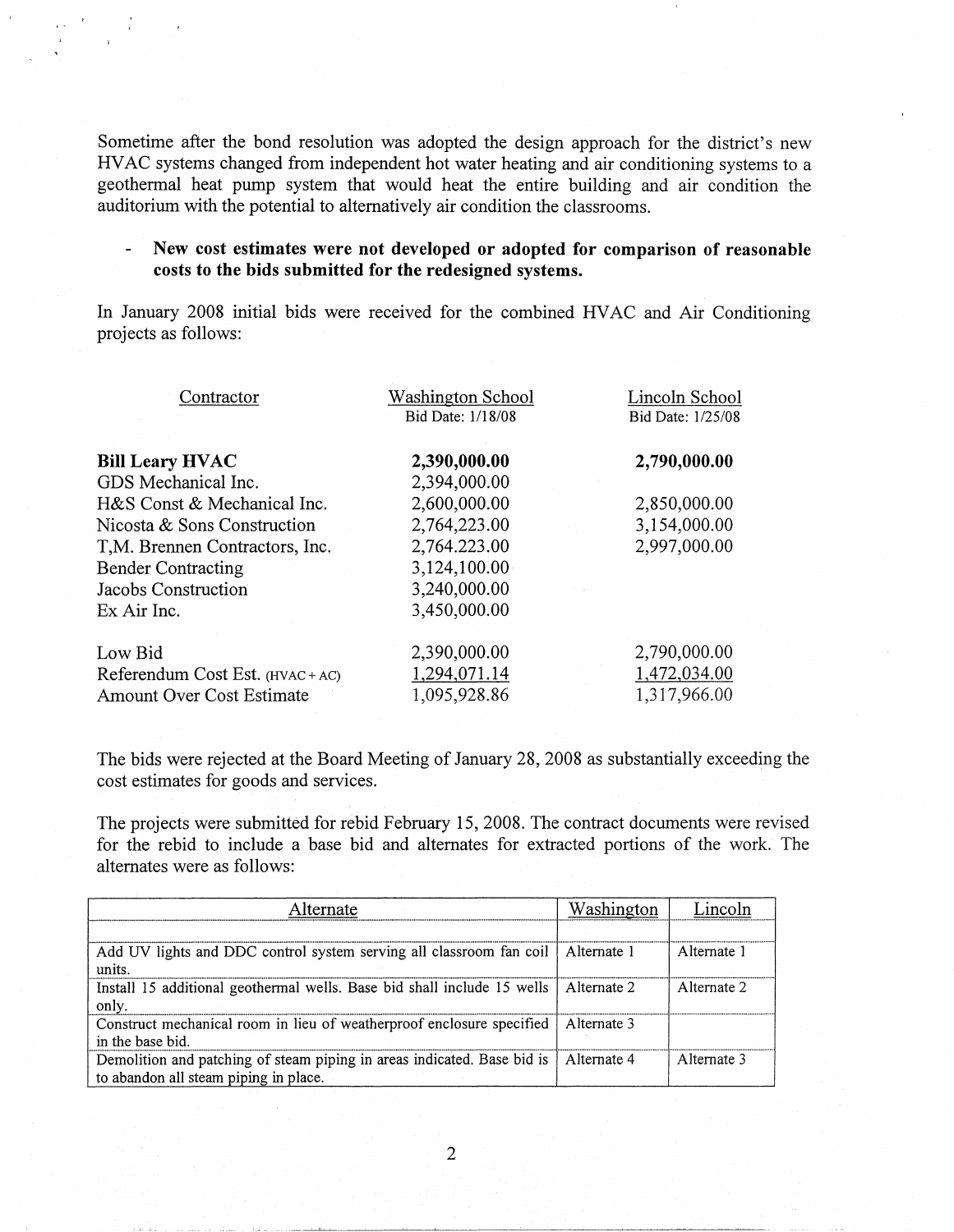Rebids were received February 15, 2008 as follows:

| <b>Washington Elementary School</b> |  |  |
|-------------------------------------|--|--|
|-------------------------------------|--|--|

| Contractor        | Base Bid     | Alternate 1                          | Alternate 2 | Alternate 3 | Alternate 4 |
|-------------------|--------------|--------------------------------------|-------------|-------------|-------------|
|                   |              | Controls                             | Wells       | Mech Room   | Demolition  |
| <b>Bill Leary</b> | 1,794,000    | 190,000                              | 160,000     | 75,000      | 40,000      |
| $H\&S$            | 2,049,000    | 94,000                               | 124,000     | 2,000       | 14.200      |
| TM Brennan        | 1,960,000    | 195,000                              | 124.000     | (80,000)    | 8.500       |
|                   |              |                                      |             |             |             |
| Low Bid           | 1,794,000.00 | 94.000                               | 124,000     | (80,000)    | 8,500       |
| Total Cost Est.   |              | $1,294,071.14$ (includes alternates) |             |             |             |

Amt Over Estimate 499,928.86

### **Lincoln Elementary School**

| Contractor      | Base Bid     | Alternate 1                          | Alternate 2 | Alternate 3 |
|-----------------|--------------|--------------------------------------|-------------|-------------|
|                 |              | Controls                             | Wells       | Demolition  |
| Bill Leary      | 1,973,000    | 210,000                              | 160,000     | 40,000      |
| H&S             | 2,398,000    | 110.000                              | 124,000     | 42,000      |
| TM Brennan      | 2,540,000    | 227,000                              | 125,000     | 8,500       |
| Nicosia         | 2.665,000    | 247,000                              | 115,000     | 16.500      |
|                 |              |                                      |             |             |
| Low Bid         | 1,973,000.00 | 110,000                              | 124,000     | 8.500       |
| Total Cost Est. |              | $1,472,034.00$ (includes alternates) |             |             |

Amt Over Estimate 500,966.00

#### $\Delta$ **Cost estimates were not developed or adopted for comparison of reasonable costs to the base bids or any of the alternate rebids submitted.**

The base bids for Washington and Lincoln Schools were awarded at the Board Meeting of February 25, 2008 to Bill Leary as the lowest responsible bidder on the recommendation of the architect/engineer. The Board of Education specifically rejected all alternate bids.

- $\blacksquare$ **The rebids were accepted on the recommendation of the architect/engineer even though the base bids substantially exceeded the latest cost estimates in place for all work, including alternates, at each school by approximately \$500,000 each.**
- **No effort was made to negotiate prices as permitted by NJSA 18A:18A-S(c) when two bids exceed the cost estimates.**

On February 25, 2008 The Board of Education awarded contracts for the HVAC Renovations at Washington and Lincoln School for the base bid amounts, yet, the Business Administrator executed contracts for these projects with Bill Leary, HV AC dated February 25, 2008 in the name of the Nutley School District that exceeded the awards as follows: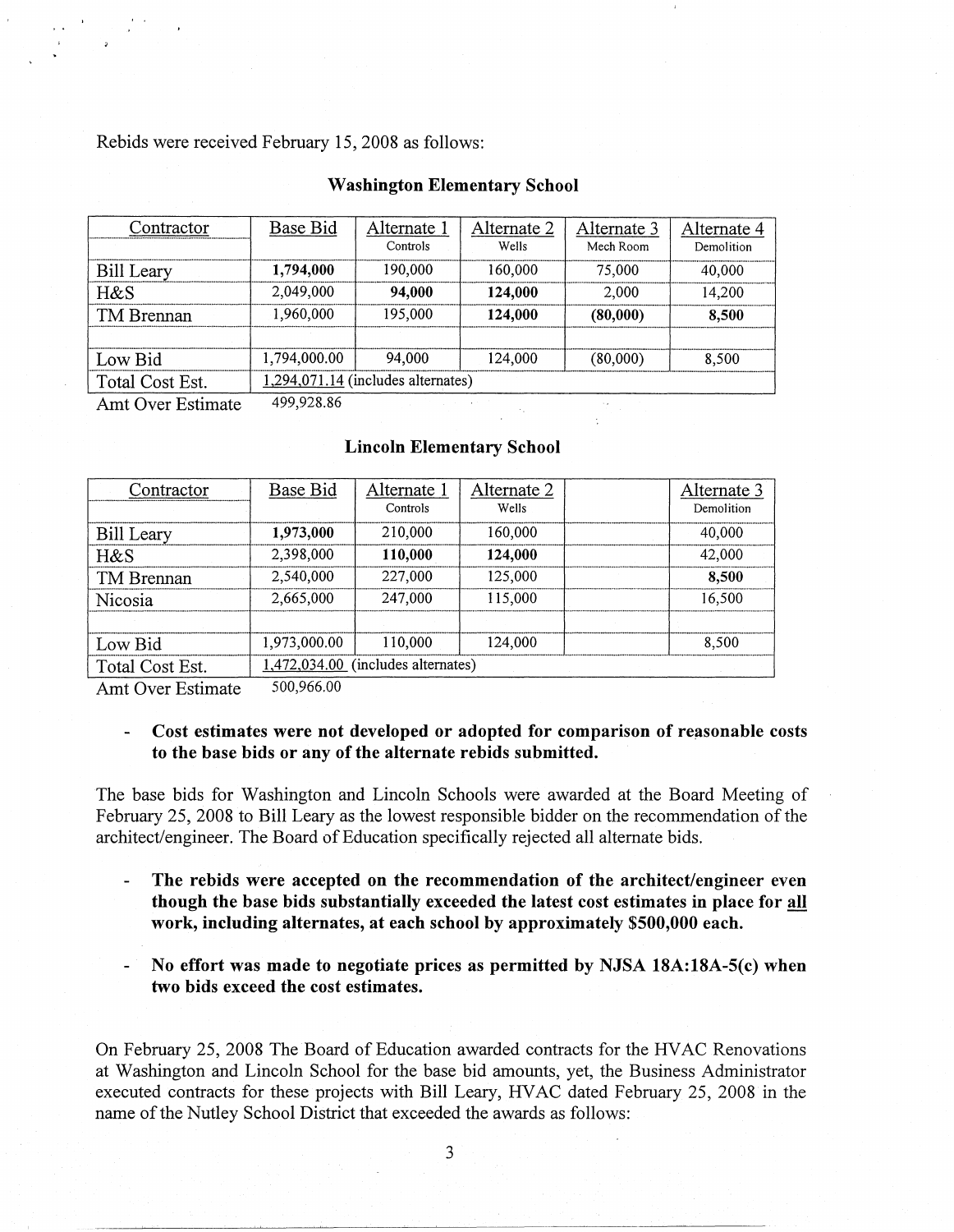| Washington   | Lincoln      |
|--------------|--------------|
| 1,794,000.00 | 1,973,000.00 |
| 1,870,904.00 | 2,058,000.00 |
| 76,904.00    | 85,000.00    |
|              |              |

- **No resolution was adopted by the Board to award contracts in these amounts.**
- **The Business Administrator did not have Board Authority to execute these**   $\ddot{\phantom{a}}$ **contracts.**

The executed contracts for each school refer to the incorporation of Add Alternate 1 as modified by a design change (DCB 1) from a water-to-water geothermal heat pump skid system with no DDC control system to a water-to-refrigerant geothermal heat pump skid system with DDC controls. Article 4.2 of each contract states the design change reduces the amount of the "Add Alternate" from the bid amount to \$76,904 for Washington School and \$85,000 for Lincoln School, respectively.

### **The contracts as executed by the Business Administrator included Add Alternate**   $\Box$ **No. 1 for each school without further Board review despite the specific rejection of all alternates by the Board on February 25, 2008.**

The executed HVAC contracts were based upon a redesign of the project submitted by the architect/engineer as DCB 1. DCB 1 was presented to Bill Leary. A proposal was provided by Bill Leary dated March 14, 2008 to incorporate DCB 1 into the project as follows:

| <b>Description</b>                           | Washington | Lincoln   |
|----------------------------------------------|------------|-----------|
| <b>Deduct</b>                                |            |           |
| Schedule 40 Piping                           | 82,143     | 92,400    |
| <b>EMI</b> Fan Coils                         | 210,379    | 236,647   |
| Epsilon Skid (water-to-water)                | 294,500    | 310,000   |
| <b>Branch Circuit Wiring</b>                 | 165,682    | 186,370   |
| <b>Total Deduct</b>                          | 752,704    | 825,417   |
| Add                                          |            |           |
| Refrigerant Piping                           | 74,487     | 83,788    |
| <b>DAIKIN Fan Coils</b>                      | 187,369    | 210,764   |
| Epsilon Skid (water-to-refrigerant)          | 427,850    | 460,000   |
| <b>Branch Circuit Wiring</b>                 | 62,888     | 70,865    |
| <b>Total Add</b>                             | 752,704    | 825,514   |
| <b>Net Change in Cost</b>                    | -0-        | $-0-$     |
| Add                                          |            |           |
| DDC Controls and UV Lights                   | 76,904     | 85,000    |
| [not included in proposal]                   |            |           |
| [Original Award Amount]                      | 1,973,000  | 1,794,000 |
| [Percent Change in Scope from Project Award] | 42%        | 42%       |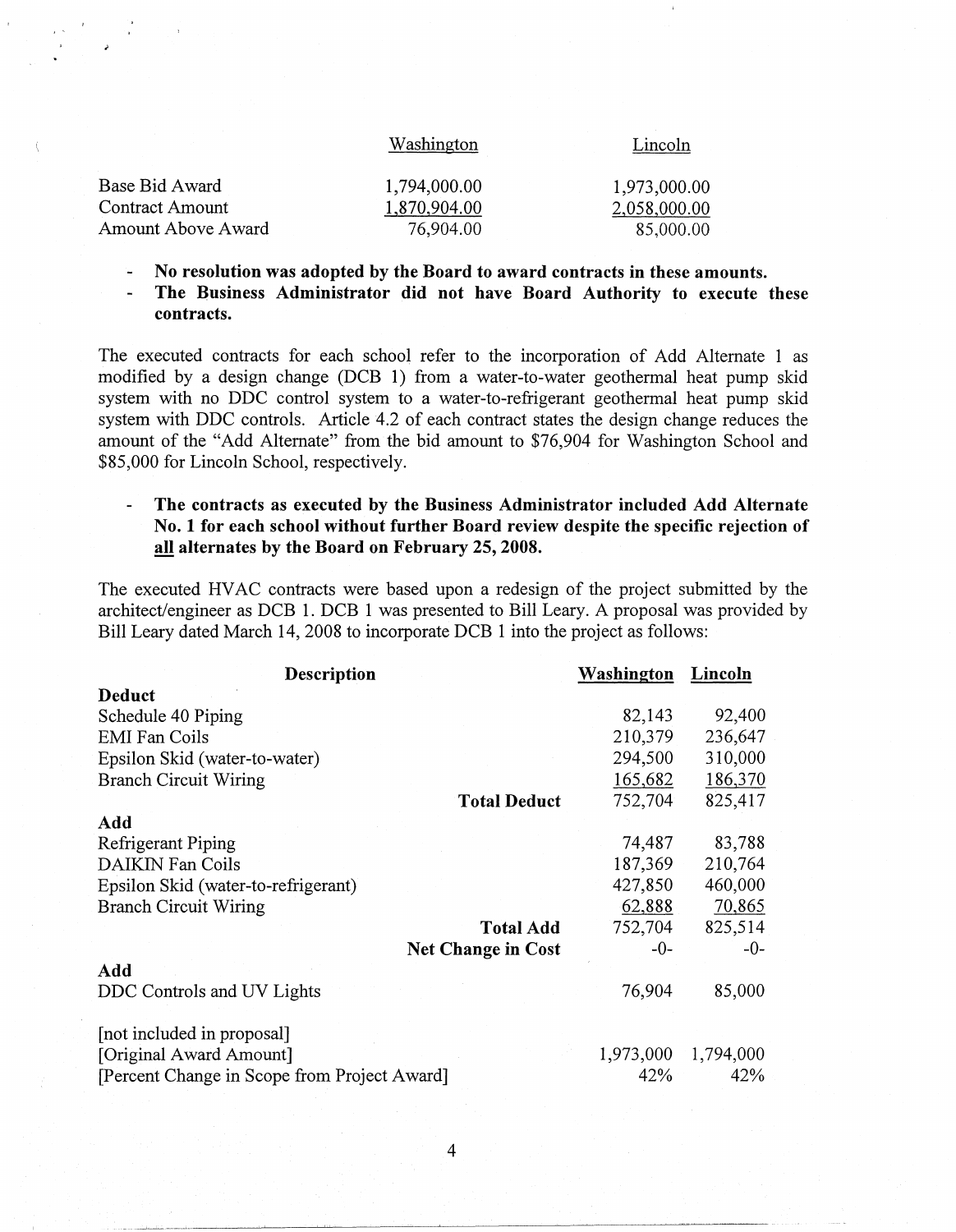- **No consideration was given as to whether DCB 1 was a material design change requiring the project to be resubmitted for a new bid.**
- **No cost estimates were prepared or approved to compare a reasonable credit for the deductions and the reasonable cost of the additions to the actual credits and costs proposed by Leary.**
- **No Change Order was presented to the Board for consideration of the design change.**

The drawings issued for the rebid are dated January 30, 2008. No electrical drawings were included in the bid package presented to the prospective bidders. Drawings issued to Leary as part of DCB 1 included the following electrical drawings.

| Dwg. | <b>Title</b>                  | <b>Issued</b> | Revised | Dwg. Notation |
|------|-------------------------------|---------------|---------|---------------|
| No.  |                               |               |         |               |
|      |                               |               |         |               |
| E1.0 | Gen'l Det'ls/Schedule – Elec. | 11/27/07      | 1/30/08 | Re-Bid Set    |
| E1.1 | Sub-Bsmt Power – Elect. Plan  | 11/27/07      | 1/30/08 | Re-Bid Set    |
| E1.2 | Bsmt Power - Elect. Plan      | 11/27/07      | 1/30/08 | Re-Bid Set    |
| E1.3 | First Fl Power – Elect. Plan  | 11/27/07      | 1/30/08 | Re-Bid Set    |
| E1.4 | Second Fl Power – Elect. Plan | 11/27/07      | 1/30/08 | Re-Bid Set    |

### **Washington Elementary School**

## **Lincoln Elementary School**

| Dwg.<br>No. | <b>Title</b>                       | <b>Issued</b> | <b>Revised</b> | Dwg. Notation   |
|-------------|------------------------------------|---------------|----------------|-----------------|
|             |                                    |               |                |                 |
| E1.0        | Gen'l Det'ls/Schedule – Elec.      | 12/7/07       | 3/4/08         | DCB 1 Conformed |
| E1.1        | Sub-Bsmt Level Power – Elect. Plan | 12/7/07       | 3/4/08         | DCB 1 Conformed |
| E1.2        | Bsmt Level Power - Elect. Plan     | 12/7/07       | 3/4/08         | DCB 1 Conformed |
| E1.3        | First Floor Power - Elect. Plan    | 12/7/07       | 3/4/08         | DCB 1 Conformed |
| E1.4        | Second Floor Power – Elect. Plan   | 12/7/07       | 3/4/08         | DCB 1 Conformed |

- **Even though Electric drawings were issued in 2007, no explanation is given as to**   $\omega_{\rm{max}}$ **the reason electrical drawings were not included in the rebid set provided to prospective bidders.**
- **Even though Washington School Electric drawings are last revised 1/30/08 as the re-bid set, no explanation is given as to the reason they reflect the electric revisions known as DCB 1 on January 30, 2008 before the re-bids have even been received.**

The District has submitted the plans and specifications for review to two independent engineering/commissioning companies. Each has advised that the HV AC project documents contain proprietary specifications. Even though some of the proprietary items listed in the rebid set differ from the proprietary items in the DCB 1 redesign, one common fact is that the equipment distributor is Tri-State HV AC Equipment LLC in Philadelphia, Pa.

/  $\mathcal{L}_{\mathcal{L}}$ 

".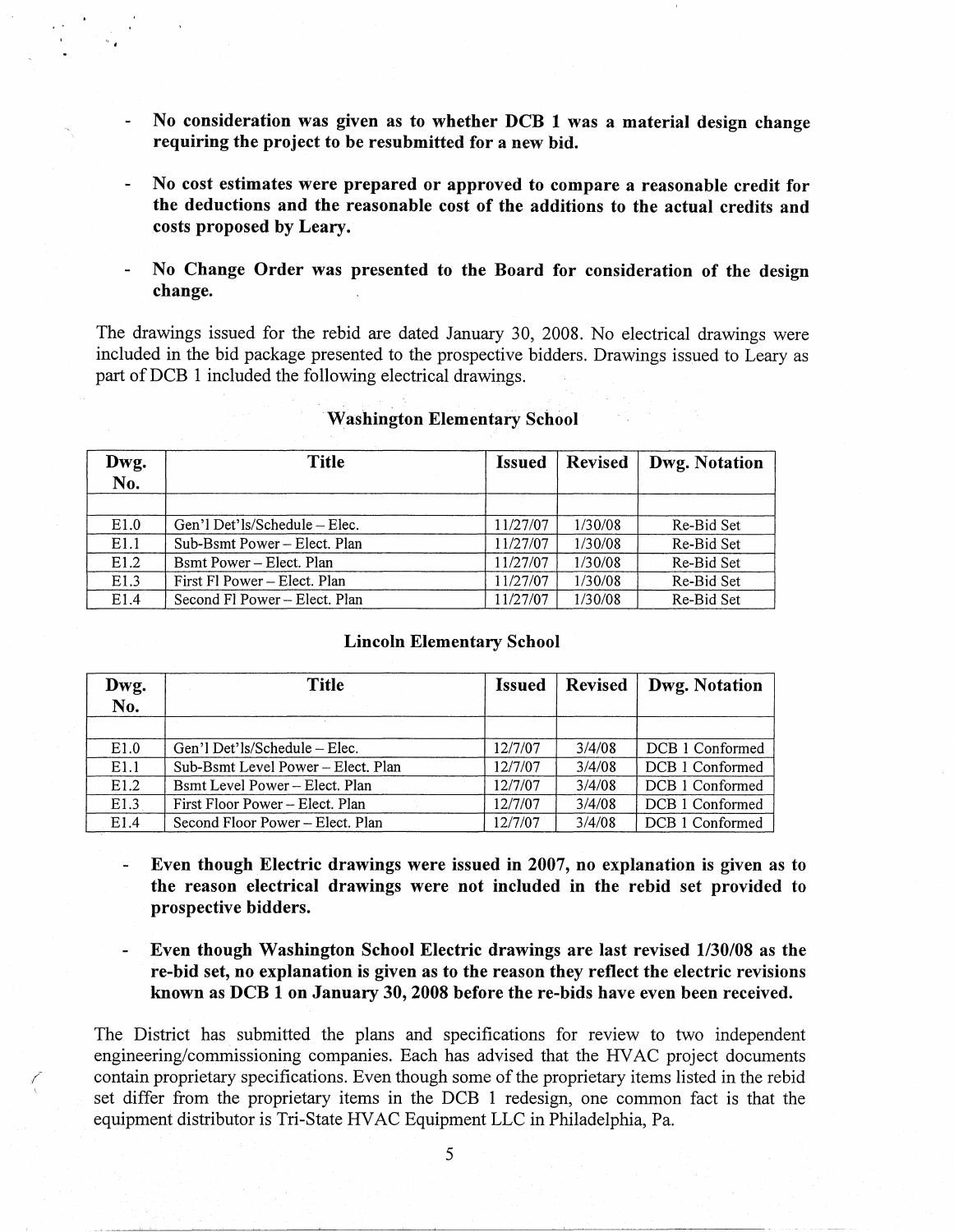- **No resolution was presented to or adopted by the Nutley Board of Education designating the use of proprietary specifications for this project as required by NJSA 18A: 18A-1S(d) before a proprietary specification can be used.**
- **No special need has been identified with respect to the products specified, as further required by NJSA 18A: 18A-1S(d).**
- **The redesign, DCB 1, specifies the use of DAIKIN Fan coil units, a foreign product manufactured in Thailand.**

The HVAC projects are currently under construction.

In May 15, 2008 bids were received for the project advertised as "Facility Upgrades to Spring Garden Elementary School." The project included the HV AC heating and air conditioning upgrades based upon a geothermal system as modified from the original design. The concerns expressed regarding the programming change for Washington and Lincoln Elementary Schools exist with respect to the Spring Garden Elementary School Upgrades.

The specifications called upon the bidder to identify a mechanical subcontractor for the project. The low bidder, Chanree Construction Co., included a letter in its bid package from Bill Leary A/C and Heating, aka WHL, which provided as follows:

5/14/08

HV AC PROPOSAL SPRING GARDEN SCHOOL NUTLEY Due 5/15/08 3:00 PM

Dear General Contractor,

Attached please find our bid certifications. Please list us as your HVAC subcontractor on the Spring Gardens bid which is due on Thursday. We completed a 3.5 million dollar project for the Nutley BOE last year. We also have contracts for and are currently completing 2 IDENTICAL projects for the Nutley BOE at 2 other schools (each appx 2 million dollars). *We have an excellent relationship with the Nutley Board of Education and the Designing Architect/Engineer, DCM.* Either tomorrow or early Thursday you will receive our price. Please call us after receiving it to discuss it if needed. We want to do what is necessary to work with you and have you list our firm on your bid as your HVAC contractor. Thank you for your assistance.

The next day, the District received bids for the Spring Garden Upgrades. Three of four lowest bidders listed Bill Leary as its mechanical subcontractor. The only bidders not to include Leary as the mechanical subcontractor performed the mechanical work in-house. The second low bidder, Vanas Construction, "whited" out the name of its initial mechanical subcontractor and hand wrote in the name of Bill Leary, HVAC, thereby voiding its bid.